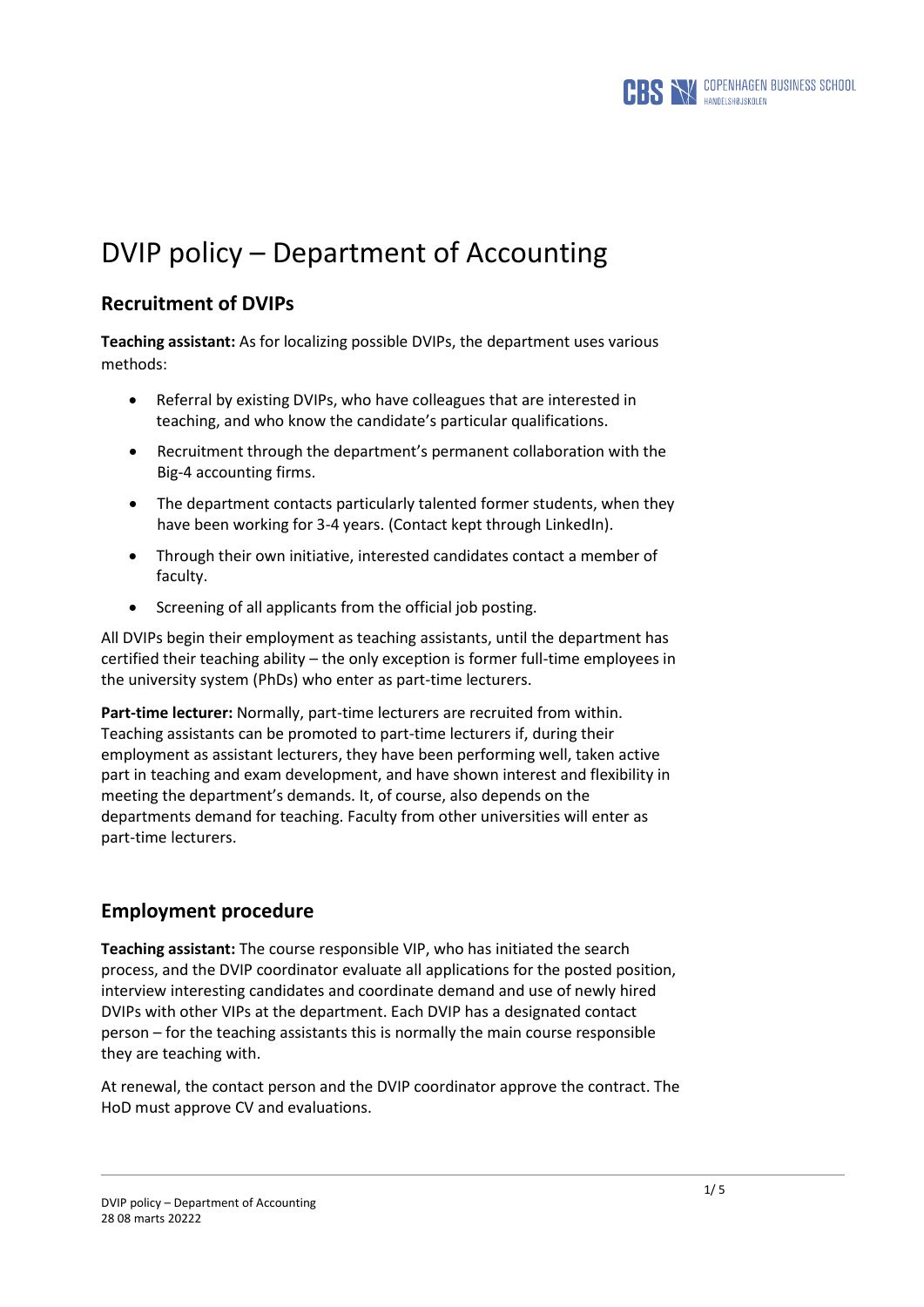

#### **Part-time lecturer:**

- All part-time lecturers have a designated VIP contact person (VIP buddy) at the department.
- A VIP, who might also become the contact person (see below), must motivate any new recruitment of part-time lecturers. This includes ascertaining – in collaboration with other course responsible VIPs at the department – that the department has sufficient demand for the part-time lecturer's hours of guaranteed teaching obligation (currently 0, but the department aims for not having DVIPs that are only sparsely used) in the upcoming employment period (currently 3 years).
- At new recruitments, the candidate is informed and interviewed at a meeting with the contact person, the HoD, and the member of the secretariat handling DVIPs in order to ascertain expectations and obligations.
- At renewal of a contract, the contact person and the DVIP coordinator is responsible for checking the quality of the part-time lecturers' teaching for the past employment period (including supervision of student projects) and ascertaining the department's demand for the duration of the renewal period.
- A renewal must be approved by the HoD.
- Permanent employment must be approved by the Dean of Education.

#### **Teaching skills and supervising skills**

- All new DVIPs must take the mandatory teaching course supplied by CBS Teaching & Learning, and part-time lecturers providing master's thesis guidance must follow the special course for this purpose, also provided by Teaching & Learning. The contact person makes sure the latter takes place.
- New DVIPs must follow the Teaching & Learning course in examination and evaluation before being eligible to hold oral exams. This can be exempted if the DVIP has extensive experience in oral examinations at the university level. The course responsible and the DVIP coordinator evaluates this at employment, and the DVIP coordinator follows up on the course participation. A VIP (normally the course responsible (ow. the contact person)) must be available for guidance, information and assistance at examinations by teaching assistants.
- Subject-based workshops are held as demanded, initiated by the department's teaching coordination committee. The department aims for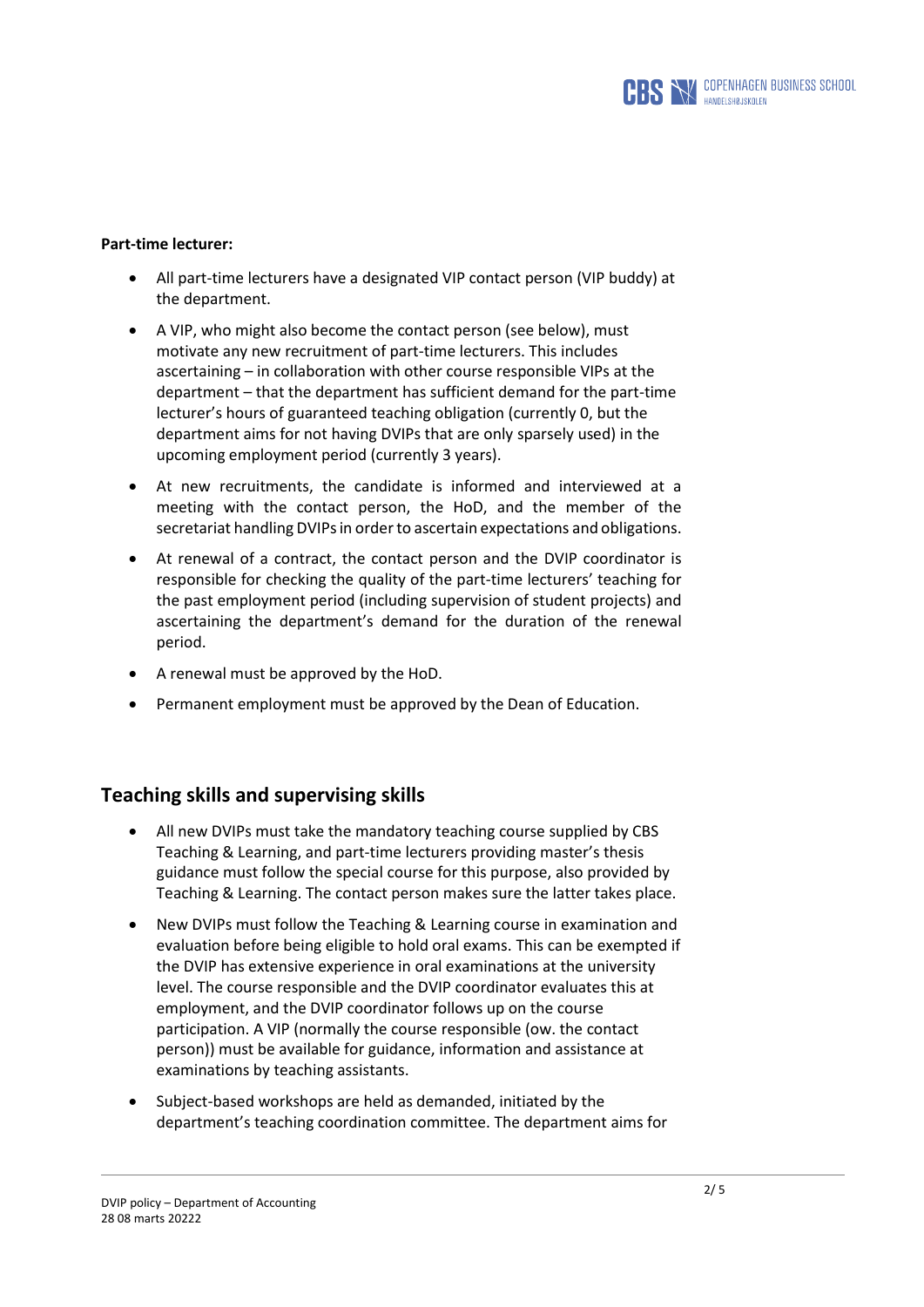

having few and to the point seminars/workshops, because most of the DVIPs have a very busy calendar, and they need to and do prioritize their time.

### **Academic development and integration**

The department's relationship with the DVIPs is handled in different ways depending on the tasks/role of the DVIP employee, so some points below considers all DVIPs and some points only specific groups.

- A large group of the DVIPs can be characterized as experts/specialists in very specific areas within the field, typically parts of the regulations and standards in financial accounting or auditing. Their role is mainly to teach and provide thesis guidance within their expertise subjects, as they are more proficient than any of the VIP employees. Hence, any professional exchange normally has a bilateral direction with a particular VIP and takes place as needed.
- A second group of the DVIPs teaches at the foundation classes in financial and management accounting at bachelor or HD level. These employees are in contact with the department through the regular development and exchange at the teachers' meetings and course development performed by the course responsible VIP and other VIPs and DVIPs who teach the subject. Meetings take place at the beginning of the course and at exam coordination.
- A third group of DVIPs teaches at electives at bachelor/HD level or graduate classes. This group of DVIPs is typically continuously involved in discussing development of the class content, materials, exams etc. These are DVIPs who are in ongoing contact with the VIPs and are normally performing several different tasks for the department (part-time lecturers mainly).
- The DVIPs involved in master's thesis supervision are kept up to date by the thesis course responsible in the four academic groups (Auditing, Corporate Governance, Financial Accounting and Management Accounting & Control). In the event that the course responsibility in one of the groups moves to another department, an experienced senior VIP will be appointed for the group.
- The thesis coordinators (see point above) are also the contact persons for the DVIPs regarding literature and methodology in the field.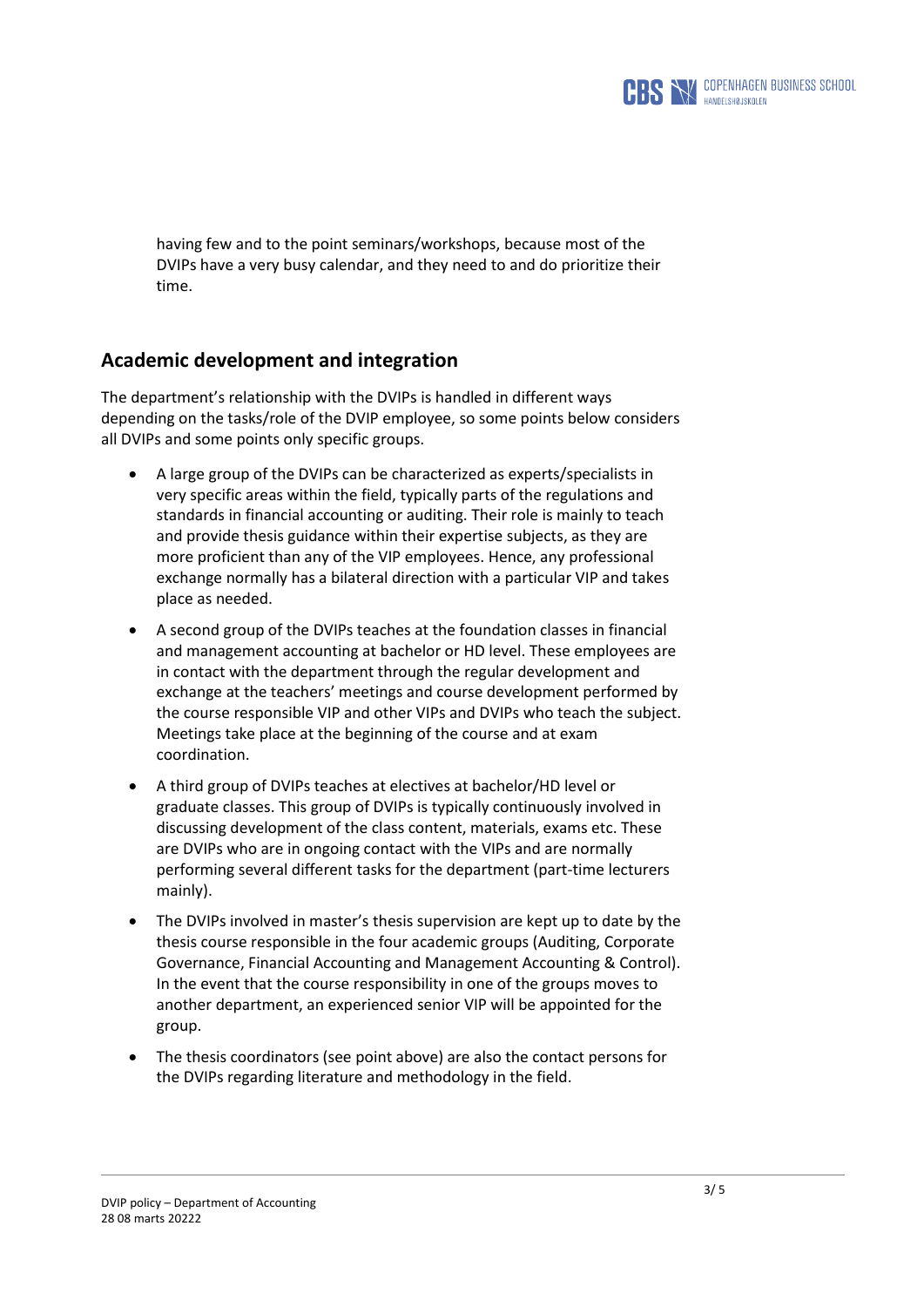

- The DVIP coordinator is in charge of the evaluation of sufficient updating by the DVIPs. This is normally done at contract renewal – otherwise every 3 years, and can be shared with the contact persons involved.
- The department invites the DVIPs to relevant guest lectures and seminars at the department. The department is organized into subgroups according to the themes of interest in research and teaching. The seminar coordinator in each group is responsible for inviting the DVIPs to the topics of their interest to avoid bombarding the DVIPs with peripheral subjects. The department also invites the DVIPs to apply for participation in the Nordic Accounting Conference held every other year at the department. The HoD will prioritize among the DVIPs depending on demand (the department has to fund the attendance) and on accord between conference content and the DVIP's obligations.
- The course responsible VIPs are obliged to invite the DVIPs in the course for activities in class that might also be relevant for DVIPs. This in particular includes guest lectures by visiting teachers from academia and practice.

## **Quality control: management of DVIPs, including evaluation and CV updating**

- The department has established a teaching committee. In relation to the DVIPs, the committee follows up on the teaching evaluations twice a year, through the DVIP coordinator. In case of exceptions from the teaching standards at CBS, the committee represented by the DVIP coordinator contacts the course responsible and contact person to safeguard that action is taken to solve the issue.
- The course responsible VIP must actively follow the performance of the DVIP's teaching activities. If any concerns arise, the course responsible must inform the department's DVIP coordinator. The DVIP coordinator is obliged to initiate a meeting with the DVIP in order to develop an action plan. The meeting will normally involve the course responsible and /or the contact person.
- The DVIP coordinator is responsible for the CV updates at contract renewal. Likewise the DVIP coordinator initiates the follow up meeting every three years with the permanent DVIPs.
- The department's HoD, teaching coordinator, DVIP coordinator and DVIP administrator follow the composition of the portfolio of DVIPs in order to safeguard a competent and lean portfolio.